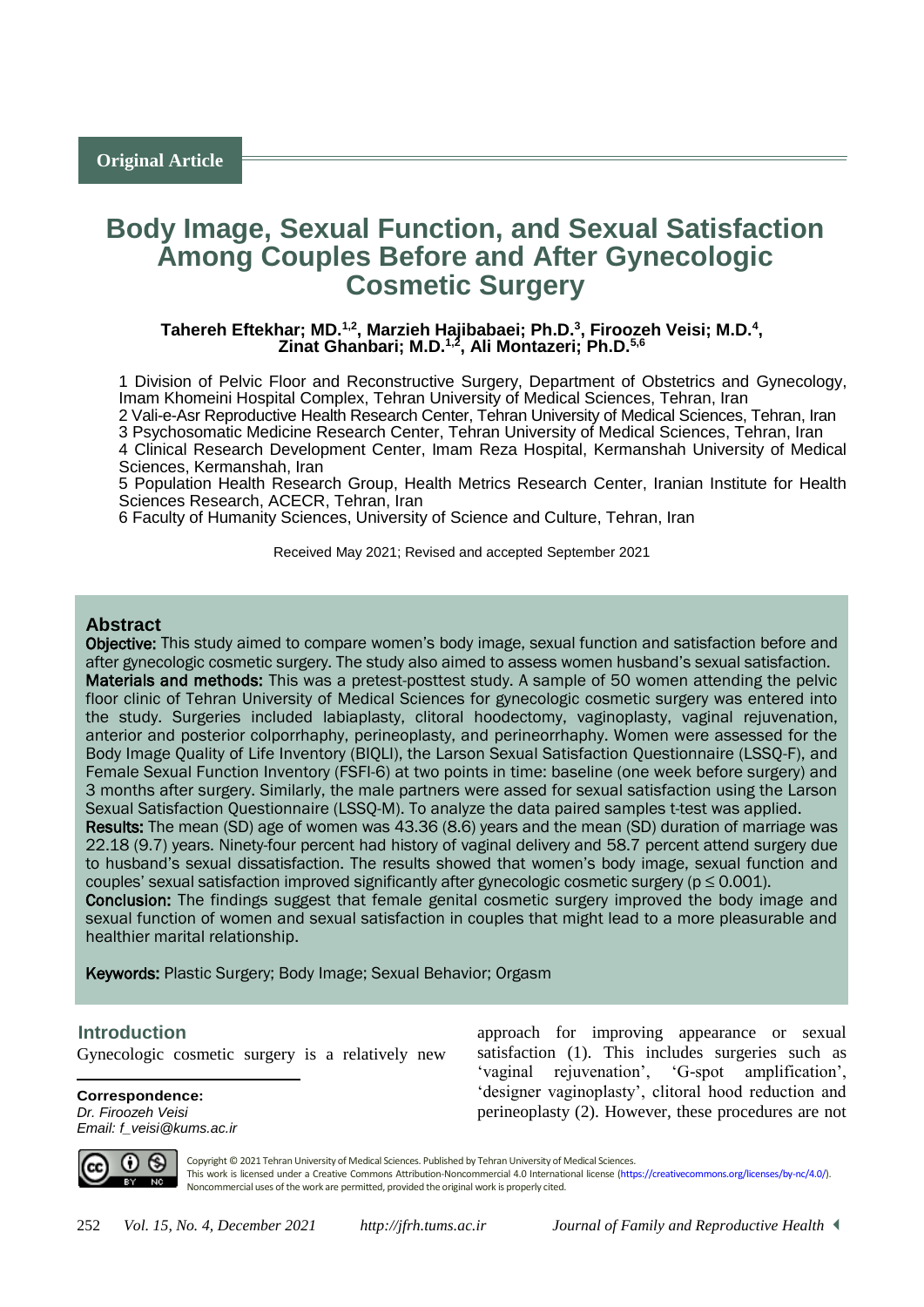medically defined nor indicated, and evidence regarding the safety and effectiveness of such measures remain (3).

It is argued that the most important reason for asking for gynecologic cosmetic surgery is the fact that women think that the surgery could improve their body image, sexual satisfaction and marital relationship (4). Goodman et al. found that sexual satisfaction and genital self-image improved after female genital plastic/cosmetic surgery when the surgery was performed by an experienced surgeon up to two years (5). Another study indicated that women looking for gynecologic cosmetic surgery had lower satisfaction with their body than those who did not interest in surgery (6).

More specifically studies have shown that social and intrapersonal factors are important motivation factors leading to cosmetic surgery (7). Social networks may include aspects such as media exposure and personal relationships especially appearance conversations with peers (8-10). For example, a systematic review with 26 studies showed that frequency of pornography exposure was associated with negatively perceived sexual body image  $(11)$ .

Although experts have suggested several complications of gynecologic cosmetic surgery, the decision to have these surgeries has been dramatically increased in recent years. A similar condition was observed in Iran where along with other cosmetic surgery procedures, it is believed that request for gynecologic cosmetic surgery is very high (personal communication). Moreover, Eftekhar et al. reported that body image and sexual function were the most important reasons associated with a request for genital cosmetic surgery among Iranian women (12). As a result, it seems that pressure for requesting gynecologic cosmetic surgery might be due to cultural context that women would like to satisfy their partners.

To the best of our knowledge, the information on sexual satisfaction of partners of women who request gynecologic cosmetic surgery are scarce. Therefore, this study aimed to compare not only women's body image, their sexual function and satisfaction but also their partners' sexual satisfaction, before and after gynecologic cosmetic surgery that included labiaplasty, clitoral hoodectomy, vaginoplasty, vaginal rejuvenation, anterior and posterior colporrhaphy, perineoplasty, and perineorrhaphy.

#### **Materials and methods**

*Study design and participants***:** This study was a

sample of women attending a pelvic floor clinic affiliated to Tehran University of Medical Sciences in Tehran, Iran from September 2019 to January 2020. All women who requested genital cosmetic surgery due to difficulty in a sexual relationships or with unsatisfactory genital images were identified and entered into the study. There were no other indications for surgery candidates. In order to achieve the study objectives, partners of women also were asked to participate in the study. The inclusion criteria were having informed consent, being married at least for five years, and being aged 18-45 years. The exclusion criteria were having neuromuscular diseases or musculodermal such as scleroderma, psychological disorders, and prior genital cosmetic surgery. Women and their partners then responded to the study questionnaires at two points in time: one week before surgery and three-month follow-up assessments. All methods were performed in accordance with the relevant guidelines and the declaration of Helsinki. All participants signed informed consent.

*Sample size:* To calculate the minimum sample size for the study we assumed a 10-point improvement in body image after surgery considering a power of 80% at 5% significant level. As such using the following formula a sample size of 45 women was estimated:

$$
n=Z_{\alpha/2}{}^2\mathrel{\mathop{\ast}}\sigma^2/\,d^2
$$

We considered  $Z_{\alpha/2} = 1.96$ , and from previous study (12)  $\sigma$  (population variance = 17), and d (precision)  $= +/- 5$ . However, with a 10% drop out a sample of 50 women was thought.

#### **Measures**

*1. Demographic information:* A self-designed questionnaire was used to obtain information on age, duration of marriage, number of children and delivery type, educational and job status.

*2. The Female Sexual Function Index (FSFI-6):* The FSFI-6 is a valid measure for screening women that are probably suffering from sexual dysfunction. The index assesses sexual desire, arousal, lubrication, orgasm, satisfaction and pain. A score of less than 19 indicates the need for further investigations (13). The reliability and validity of the Persian version of FSFI-6 are well documented (14).

*3. The Body Image Quality of Life Inventory (BIQLI):* This is a 19-item self-reported measure of the impact of body image on one's life. It measures feelings about the self and life in general, psychological situations, same and other-sex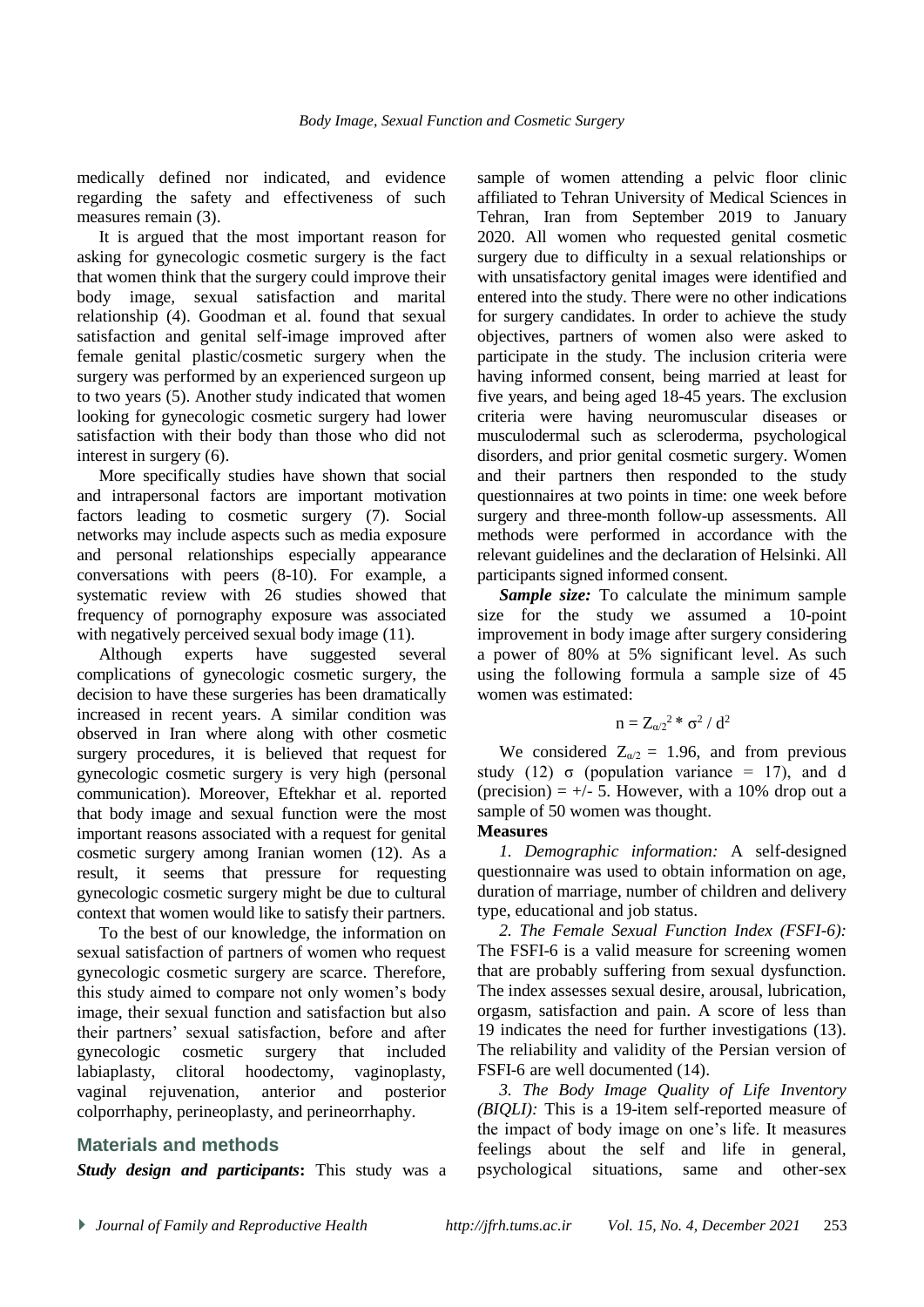relationships, eating and exercise, tutoring activities, sexual experiences, and family and work/school settings. A higher BIQLI total score was associated with higher body satisfaction, less body shame, less of a preoccupation with being/becoming a fat, less dysfunctional investment in the appearance, lower body surveillance and less internalized cultural beauty standards. A higher BIQLI total score indicates a higher body satisfaction (15). Psychometric properties of the Persian version of the BIQLI are reported elsewhere (16).

*4. The Larson Sexual Satisfaction Questionnaire (LSSQ):* The LSSQ is a multidimensional 25-item questionnaire that assesses the quality of sexual life, sexual adjustment and sexual attitude. The scores on the scale ranges from 0 to 125 and could be interpreted as follows: 25-50 dissatisfaction, 51-75 low satisfaction, 76-100 moderate satisfaction and 101-125 high satisfaction (17). The Iranian version of the LSSQ proved to be valid and reliable (18).

*Intervention:* After primary clinical evaluation and selecting the eligible participants, regional anesthesia was scheduled. The candidates for surgery presented with different problems including large or dysmorphic labia major, long clitoral hood, loose genital hiatus, prolapsed perineal body, and grade 1 and grade 2 anterior and posterior vaginal prolapse. Thus, depending on women's conditions, the following procedures were performed: labiaplasty, clitoral hoodectomy, vaginoplasty, vaginal rejuvenation anterior and posterior colporrhaphy, perineoplasty, and perineorrhaphy.

*Statistical analysis***:** The SPSS version 23 was used for data analysis. Descriptive statistics including mean, standard deviation, frequencies and percentages were used to explore the data. The paired samples t-test was applied for comparing the before and after surgery data. A significant level was set at  $P < 0.05$ .

*Ethics:* The Review Board of the Tehran University of Medical Sciences approved the study (IR.TUMS.VCR.REC. 1398.682).

#### **Results**

*Women's characteristics:* The characteristics of couples are shown in Tables 1 and 2. The mean (SD) age of women was 43.36 (8.6) years Twentyseven women (54%) had primary education and forty-four (88%) were housewives. Twenty-three (46%) women had two children and twenty-three (46%) had three or more.

|                      |  |  | <b>Table 1:</b> The characteristics of the |  |  |
|----------------------|--|--|--------------------------------------------|--|--|
| participants (women) |  |  |                                            |  |  |

|                         | <b>Mean (SD)</b> | No. $\overline{(\%)}$ |
|-------------------------|------------------|-----------------------|
| Age (years)             | 43.36(8.6)       |                       |
| Duration of marriage    | 22.18(9.7)       |                       |
| <b>Education</b> status |                  |                       |
| Primary                 |                  | 27(54)                |
| Secondary               |                  | 21 (42)               |
| Higher                  |                  | 2(4)                  |
| Child number            |                  |                       |
| $\mathbf{1}$            |                  | 4(8)                  |
| $\overline{2}$          |                  | 23(46)                |
| $\geq$ 3                |                  | 23(46)                |
| Employment              |                  |                       |
| Employed                |                  | 6(12)                 |
| Housewife               |                  | 44 (88)               |
| <b>Delivery type</b>    |                  |                       |
| Vaginal                 |                  | 41 (82)               |
| C/S                     |                  | 3(6)                  |
| <b>B</b> oth            |                  | 6(12)                 |

The mean age was 47.2 (8.9) years for male partners. Twenty-six partners (52%) had primary education and forty-seven (94%) were employed.

**Table 2:** The characteristics of the participants (men)

| . <del>.</del> | <b>Mean</b> (SD) | No. (%) |
|----------------|------------------|---------|
| Age (years)    | 47.2(8.9)        |         |
| Education      |                  |         |
| Primary        |                  | 26(52)  |
| Secondary      |                  | 18 (36) |
| Higher         |                  | 5(10)   |
| Employment     |                  |         |
| Employed       |                  | 47 (94) |
| Unemployed     |                  |         |

*The body image quality of life:* The results obtained from paired t-test analysis indicated that there was a significant improvement in body image after gynecologic cosmetic surgery (P<0.001). Also, the biggest effect size for improvements was for body image (effect size  $= 1.1$ ).

*Female sexual function:* The female sexual functioning improved significantly  $(P<0.001)$ . The mean (SD) of female sexual function increased from 18.8 (4.2) at baseline to 22.7 (3.5) at follow up after gynecologic cosmetic surgery

*Sexual satisfaction:* The couples' sexual satisfaction for both women and partners had improved significantly after genital cosmetic surgery (P<0.001).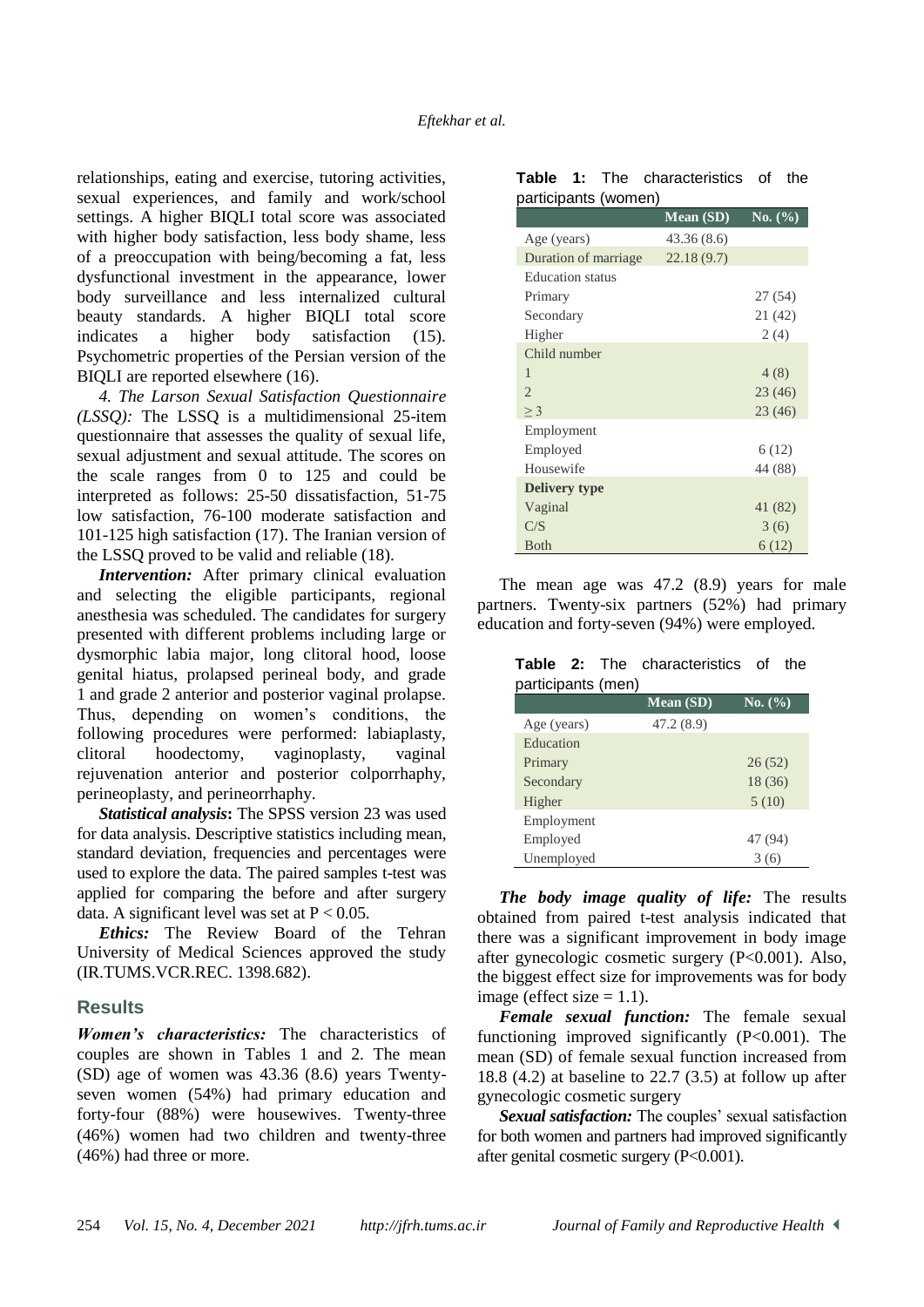|                                                                                                                                                                                                                               | <b>Baseline</b>  | <b>Follow-up</b> | <b>Effect size</b> | P       |  |  |  |
|-------------------------------------------------------------------------------------------------------------------------------------------------------------------------------------------------------------------------------|------------------|------------------|--------------------|---------|--|--|--|
|                                                                                                                                                                                                                               | <b>Mean</b> (SD) | Mean (SD)        |                    |         |  |  |  |
| Body Image Quality of Life (BIQL)*                                                                                                                                                                                            | 29.7(11)         | 42 (7.8)         | 1.1                | < 0.001 |  |  |  |
| Female Sexual Function Index (FSFI)*                                                                                                                                                                                          | 18.8(4.2)        | 22.7(3.5)        | 0.90               | < 0.001 |  |  |  |
| Larson Sexual Satisfaction Questionnaire (LSSQ)-(Female)*                                                                                                                                                                     | 90.6(10.5)       | 98.8 (10.3)      | 0.77               | < 0.001 |  |  |  |
| Larson Sexual Satisfaction Questionnaire (LSSQ)-(Male)*                                                                                                                                                                       | 93.9 (12.5)      | 99.8 (10.5)      | 0.47               | < 0.001 |  |  |  |
| $-4.777$ . The set of the set of the set of the set of the set of the set of the set of the set of the set of the set of the set of the set of the set of the set of the set of the set of the set of the set of the set of t |                  |                  |                    |         |  |  |  |

**Table 3:** Comparing body image quality of life, sexual satisfaction, female sexual function derived from Paired Sample t Test

\*Higher scores indicate better conditions

Women's sexual satisfaction increased from 90.6 (SD = 10.5) to 98.8 (SD = 10.3) and partners' satisfaction changed from  $93.9$  (SD = 12.5) to  $99.8$  (SD = 10.5).

The findings for all outcome measures are presented in Table 3.

#### **Discussion**

The present study indicated that the women's body image and sexual functioning increased significantly after gynecologic cosmetic surgery. Also, couple's sexual satisfaction improved significantly. This was comparable with other studies that showed sexual functioning was related to and significant predictor of both own and partner's sexual satisfaction (19, 20). Also, Goodman et al evaluated both 'patient satisfaction' and 'enhancement of sexual function'. They found positive outcomes where 97% of women reported overall satisfaction and the majority indicated sexuality enhancement after female genital cosmetic surgery (21). Sharp et al. in a retrospective study that involved 48 women who had undergone a labiaplasty procedure found women very satisfied with the results of their labiaplasty and they also seem to experience improvements in their sexual satisfaction and psychological well-being and physical/functional motivations for undergoing labiaplasty are associated with greater satisfaction with outcomes (22)

Culligan-Patrick et al. showed that men's and women's sexual experience improved after successful prolapse repair (23). In addition, as we know mutual pleasure is a crucial component of sexual satisfaction and that sexual satisfaction derives from positive sexual experiences and not from the absence of conflict or dysfunction (20). On the other hand, sexual satisfaction considers to be an important component of sexual health, a sexual right, and an outcome of sexual well-being (24). Studies have shown that an appropriate (satisfying and safe) sexual relationship is one of the most important dimensions

that have the highest effect on marital satisfaction. Thus, the improvement of sexual satisfaction could improve marital satisfaction (25-27).

This study showed that couple's sexual satisfaction improved after gynecologic cosmetic surgery. In fact, the study findings indicated that if we improve sexual function in women, their male partner also could benefit from such improvement. As such one might argue this could lead to more stable marital relationships (28).

Body image usually is another concern when women seek gynecologic cosmetic surgery. A study has shown several aspects of body image, including weight concern, physical condition, sexual attractiveness, and thoughts about the body during sexual activity predict sexual satisfaction in women. The findings suggest that women who experience low sexual satisfaction may benefit from treatments that target these specific aspects of body image (29). A study from the Netherlands found that interventions focusing on developing and maintaining a positive body image may be helpful in building on a more satisfying sex life and higher perceived relationship quality (4). The impact of various types of aesthetic surgery on body image is well documented where orange et al. found a link between aesthetic surgery and physical and mental health (30). Also, in another study Al-Jumah et al. showed that female cosmetic genital surgery was safe and effective, and the majority of women reported overall satisfaction and improvement of sexual function and genital appearance (31). Studies have shown that negative body image significantly improved after female genital plastic surgery (32, 5).

The findings showed that the majority of women were housewives and had primary education. This is in parallel with another study that found most women who desired cosmetic surgery had undergraduate educational levels (33). Similarly, Eftekhar et al. found that educational level was significantly lower in women seeking genital cosmetic surgery (12). Also,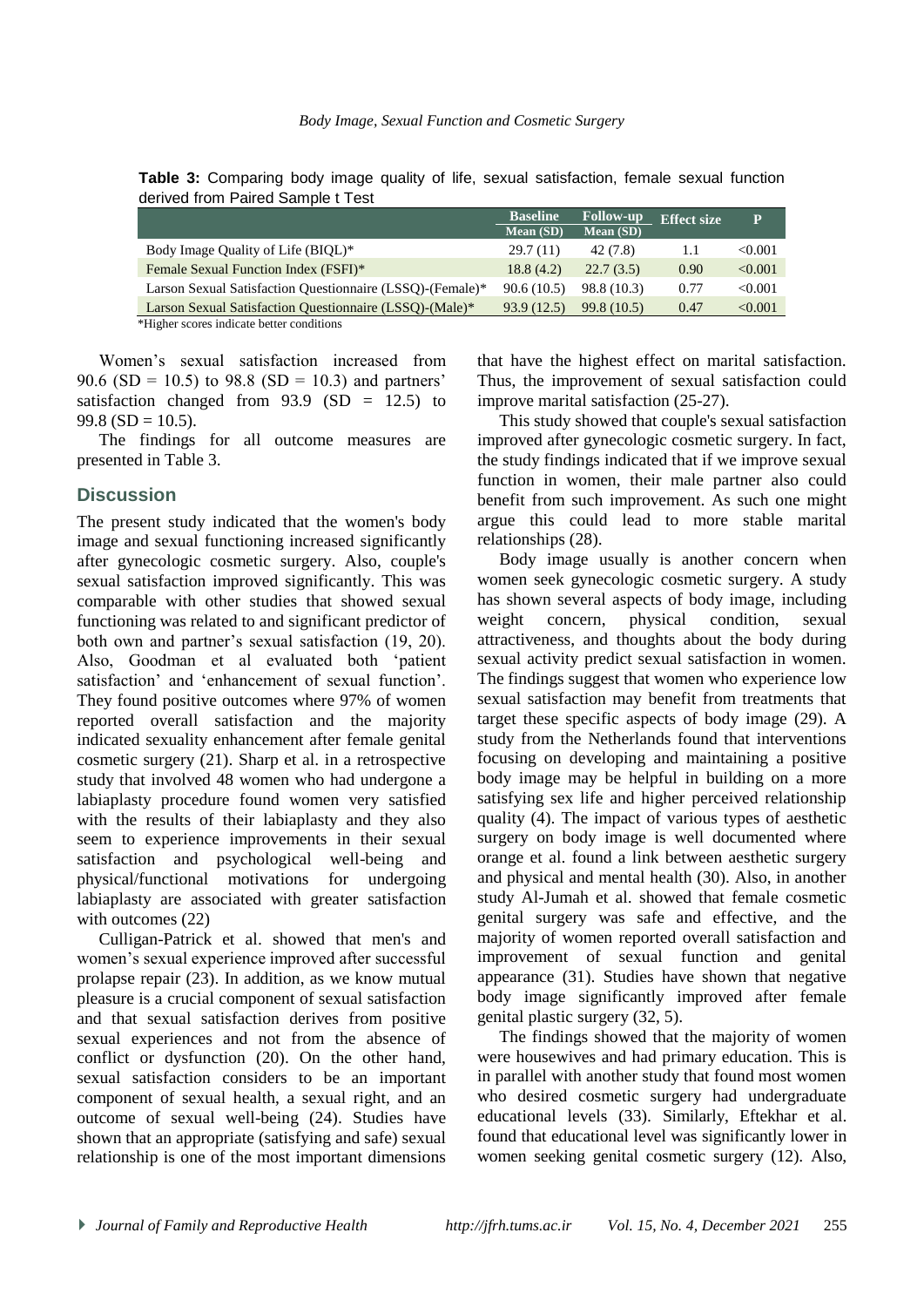Rowen et al. showed that women were less likely to report genital dissatisfaction if they were older, had an education level of high school or above (34).

Although, this study had strengths including novelty in Iran and evaluation of women's partners. The present findings, encountered some limitations. Firstly, due to convenience sampling, generalizing the findings will be restricted. Secondly, this was a before- after study without a control group and thus a cause and effect relationship could not be established. Thirdly, we did not evaluate other psychological variables that might interfere with sexual function and satisfaction such as stress, depression or anxiety. Finally, one should note that we assessed outcomes in short-term and thus we are not able to claim that whether the benefits of surgery would be achieving in long term assessments. In long term prolapse might appear again and even make the condition worth more than the pre-surgery intervention. However, it seems that future studies with longer follow up and including possible influencing variables are needed.

# **Conclusion**

The findings suggest that female genital cosmetic surgery improves the body image and sexual function of women and sexual satisfaction in couples. Perhaps improving these factors might lead to a more pleasurable and healthier marital relationship.

# **Conflict of Interests**

Authors have no conflict of interests.

# **Acknowledgments**

We thank all women as well as their partners who participated in this study.

# **References**

- 1. Vieira-Baptista P, Almeida G, Bogliatto F, Bohl TG, Burger M, Cohen-Sacher B, et al. International society for the study of vulvovaginal disease recommendations regarding female cosmetic genital surgery. J Low Genit Tract Dis 2018; 22: 415-34.
- 2. Iglesia CB, Yurteri-Kaplan L, Alinsod R. Female genital cosmetic surgery: a review of techniques and outcomes. Int Urogynecol J 2013; 24: 1997-2009.
- 3. Committee on Gynecologic Practice, American College of Obstetricians and Gynecologists. ACOG Committee Opinion No. 378: vaginal "rejuvenation" and cosmetic vaginal procedures. Obstet Gynecol 2007; 110: 737–8.
- 4. van den Brink F, Vollmann M, Smeets MAM, Hessen DJ, Woertman L. Relationships between body image, sexual satisfaction, and relationship quality in romantic couples. J Fam Psychol 2018; 32: 466-74.
- 5. 5. Goodman MP, Placik OJ, Matlock DL, Simopoulos AF, Dalton TA, Veale D, et al. Evaluation of body image and sexual satisfaction in women undergoing female genital plastic/cosmetic surgery. Aesthet Surg J 2016; 36: 1048-57.
- 6. Ekrami F, Mirghafourvand M, Farzipour S. Comparison of the Body Image Between Women Seeking Female Genital Cosmetic Surgery and Women Not Interested in FGCS: A Case Control Study. Crescent Journal of Medical and Biological Sciences 2018; 5: 332-7.
- 7. Callaghan GM, Lopez A, Wong L, Northcross J, Anderson KR. Predicting consideration of cosmetic surgery in a college population: A continuum of body image disturbance and the importance of coping strategies. Body Image 2011; 8: 267-74.
- 8. Nerini A, Matera C, Stefanile C. Psychosocial predictors in consideration of cosmetic surgery among women. Aesthetic plastic surgery 2014; 38: 461-6.
- 9. Slevec J, Tiggemann M. Attitudes toward cosmetic surgery in middle-aged women: Body image, aging anxiety, and the media. Psychology of women quarterly 2010; 34: 65-74.
- 10. Walker CE, Krumhuber EG, Dayan S,Furnham A. Effects of social media use on desire for cosmetic surgery among young women. Curr Psychology 2021; 40: 55-64.
- 11. Paslakis G, Chiclana Actis C, Mestre-Bach G. Associations between pornography exposure, body image and sexual body image: A systematic review. J Health Psychol 2020: 1359105320967085.
- 12. Eftekhar T, Hajibabaei M, Deldar Pesikhani M, Rahnama P, Montazeri A. Sexual quality of life, female sexual function, female genital self-and body image among women requesting genital cosmetic surgery: a comparative study. Psychology & Sexuality 2019; 10: 94-100.
- 13.Isidori AM, Pozza C, Esposito K, Giugliano D, Morano S, Vignozzi L, et al. Development and validation of a 6-item version of the female sexual function index (FSFI) as a diagnostic tool for female sexual dysfunction. J Sex Med 2010; 7: 1139-46.
- 14. Ghassami M, Shaeiri MR, Asghari Moghadam MA, Rahmati N. The study of the psychometric properties of the 6-item version of the female sexual function index (FSFI-6) amongest Iranian women. Nursing and Midwifery 2014; 12: 532-43.